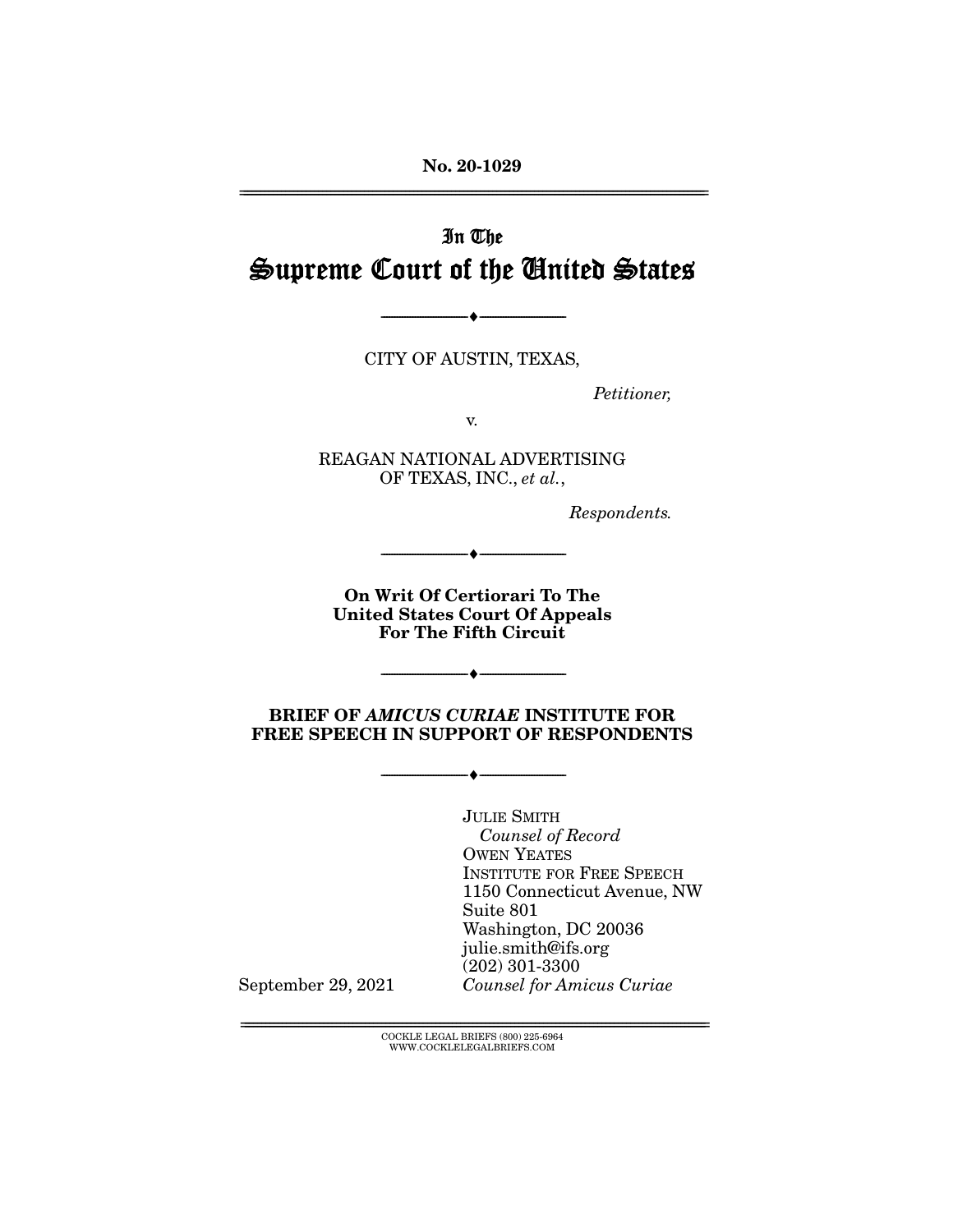# TABLE OF CONTENTS

|      |    |                                                                                                                                       | ii             |  |
|------|----|---------------------------------------------------------------------------------------------------------------------------------------|----------------|--|
|      |    |                                                                                                                                       |                |  |
|      |    |                                                                                                                                       |                |  |
|      |    |                                                                                                                                       |                |  |
| I.   |    | Petitioner's restrictions on off-premises<br>billboards are content-based and subject                                                 | $\overline{2}$ |  |
|      |    | A. The breadth of Austin's restriction is<br>particularly pernicious to political                                                     | 3              |  |
|      |    | B. The Fifth Circuit properly protects<br>speakers from the discrimination en-<br>couraged when officials evaluate a                  | 5              |  |
|      | C. | Adding benign restrictions to content-<br>based laws does not eliminate the dan-                                                      | 7              |  |
| II.  |    | While <i>Reed</i> may raise questions about the<br>proper level of scrutiny for commercial<br>speech, this case does not present them | 9              |  |
| III. |    | Upholding Reed does not wreak havoc on<br>the ability to control billboards                                                           | 10             |  |
|      |    |                                                                                                                                       |                |  |
|      |    |                                                                                                                                       |                |  |

i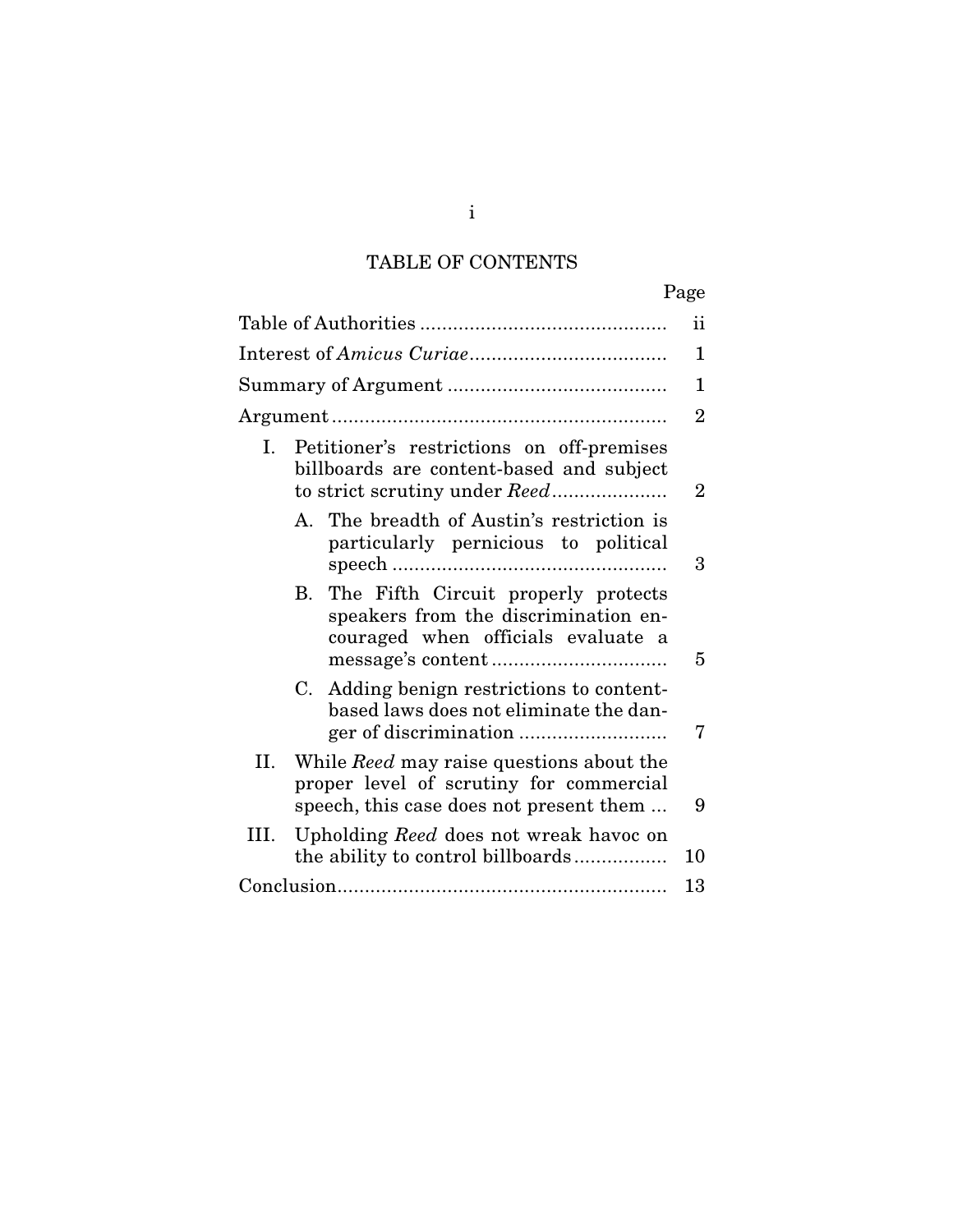# TABLE OF AUTHORITIES

**CASES** 

| Ackerley Commc'ns of Mass., Inc. v. Somerville,                                |
|--------------------------------------------------------------------------------|
| Act Now to Stop War and<br>End Racism Coal. v. D.C.,                           |
| Advantage Media, L.L.C. v. City of Eden Prairie,                               |
| Auspro Enters., LP v. Tex. DOT,<br>506 S.W.3d 688 (Tex. App. 2016)11           |
| Boos v. Barry,                                                                 |
| Carey v. Brown,                                                                |
| Cent. Hudson Gas & Elec. Corp. v.<br>Pub. Serv. Comm'n,                        |
| Contest Promotions, LLC v. City & Cty. of S.F.,                                |
| Coral Springs St. Sys. v. City of Sunrise,<br>371 F.3d 1320 (11th Cir. 2004)11 |
| Desert Outdoor Adv., Inc. v. City of Moreno Valley,                            |
| <i>Espinoza v. Mont. Dep't of Revenue,</i>                                     |
|                                                                                |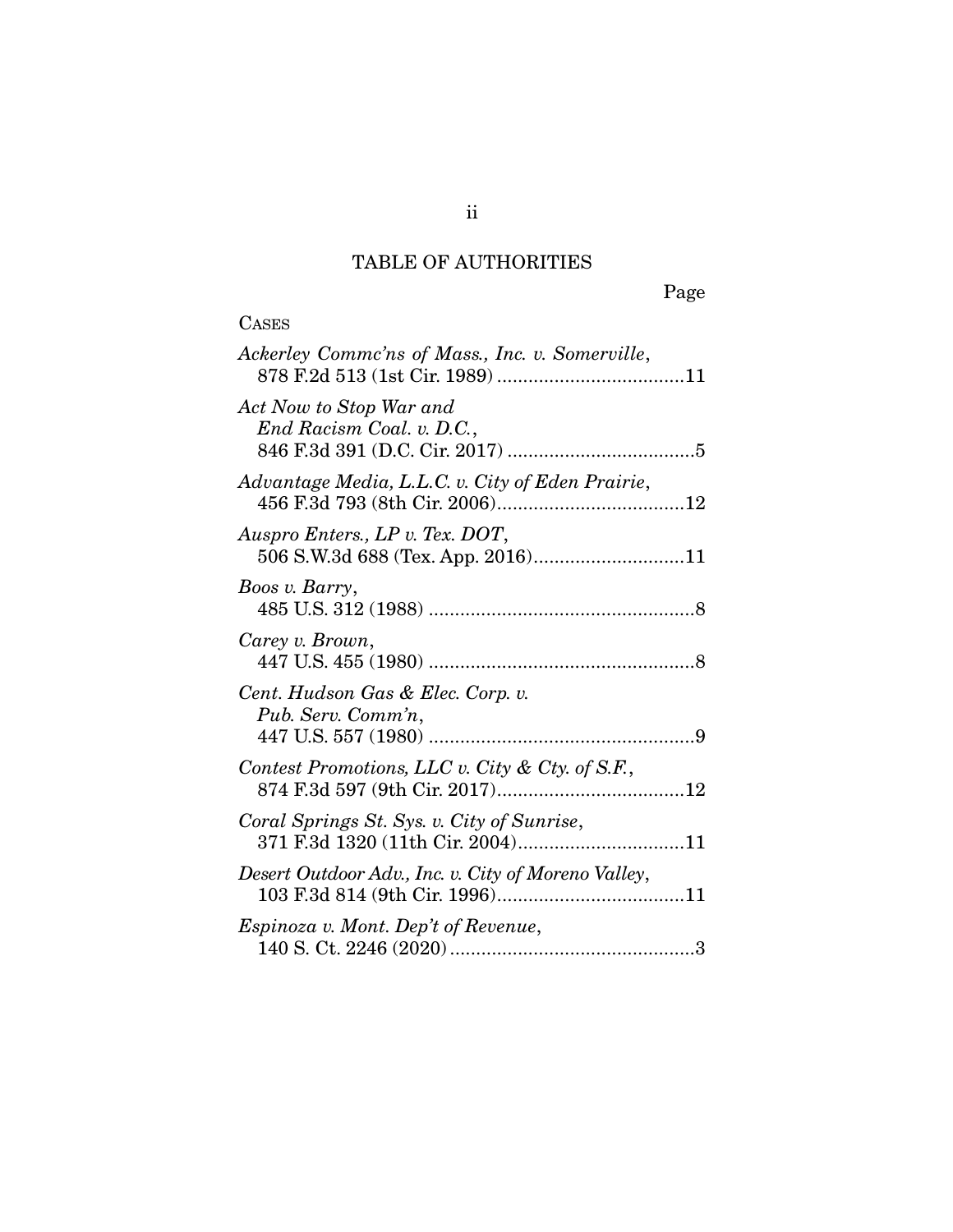## TABLE OF AUTHORITIES—Continued

| Page                                                                                |
|-------------------------------------------------------------------------------------|
| FCC v. League of Women Voters,                                                      |
| Forsyth Cty. v. Nationalist Movement,                                               |
| Infinity Outdoor Inc. v. City of New York,<br>165 F. Supp. 2d 403 (E.D.N.Y. 2001)12 |
| Major Media of Se., Inc. v. Raleigh,                                                |
| McCullen v. Coakley,                                                                |
| Metromedia, Inc. v. City of San Diego,                                              |
| Nat'l Advert. Co. v. Denver,                                                        |
| Outdoor Media Dimensions, Inc. v.<br>Dep't of Transp.,                              |
| Outdoor Media Grp., Inc. v. City of Beaumont,                                       |
| Pagan v. Fruchey,                                                                   |
| Police Dept. of Chicago v. Mosley,                                                  |
| Reed v. Town of Gilbert,                                                            |
| Rice v. Sioux City Mem'l Park Cemetery, Inc.,                                       |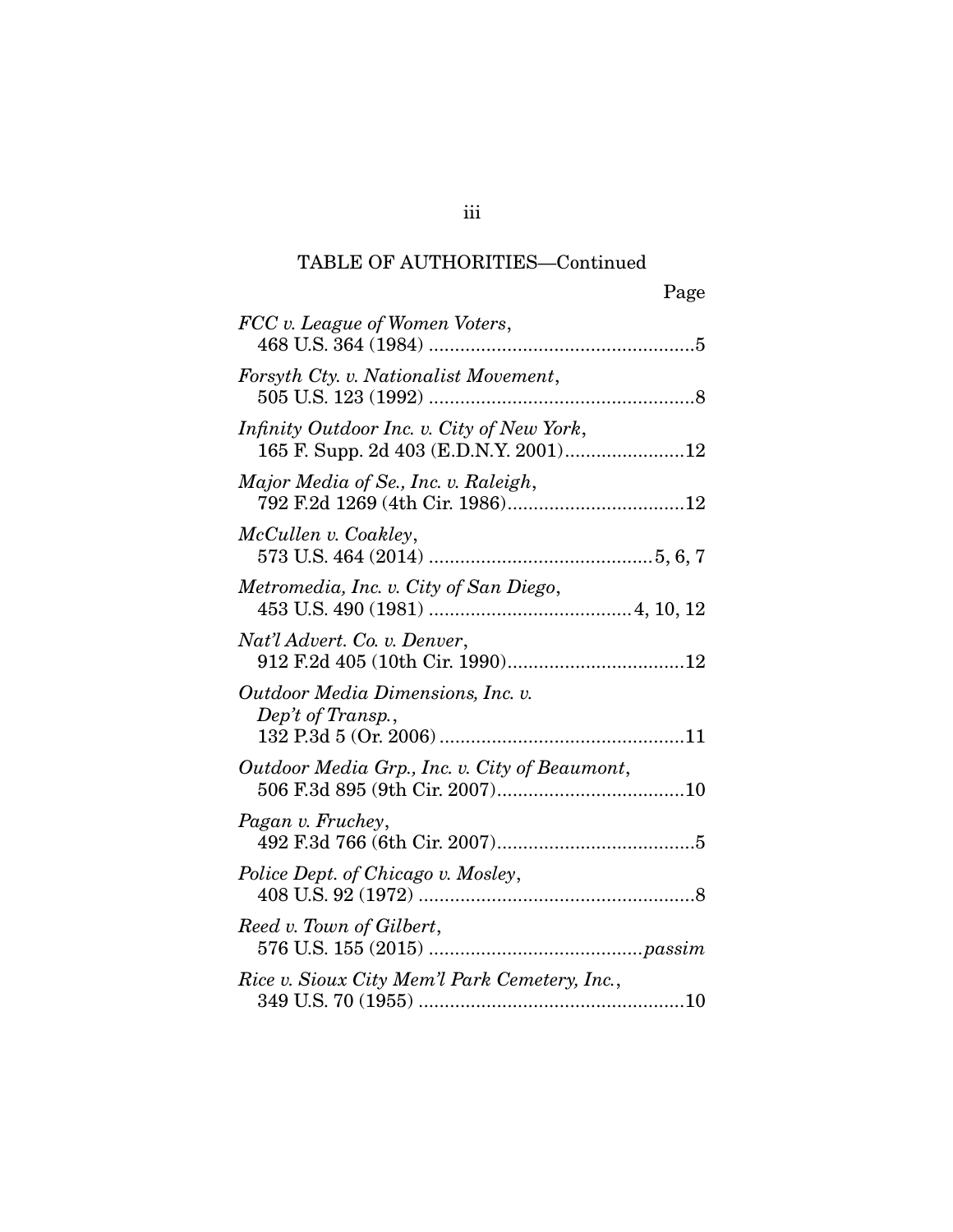## TABLE OF AUTHORITIES—Continued

|                                            | Page |
|--------------------------------------------|------|
| Southlake Prop. Assocs. v. City of Morrow, |      |
| Thomas v. Bright,                          |      |
| Ward v. Rock Against Racism,               |      |

## **STATUTES**

| 2020 Tenn. Code Ann. Adv. Legis. Serv. 706 (Lex-        |  |
|---------------------------------------------------------|--|
|                                                         |  |
|                                                         |  |
|                                                         |  |
| Tex. S.B. 2006, 85th Leg., ch. 964, $\S$ 6, 7, 33(3) 11 |  |
|                                                         |  |
|                                                         |  |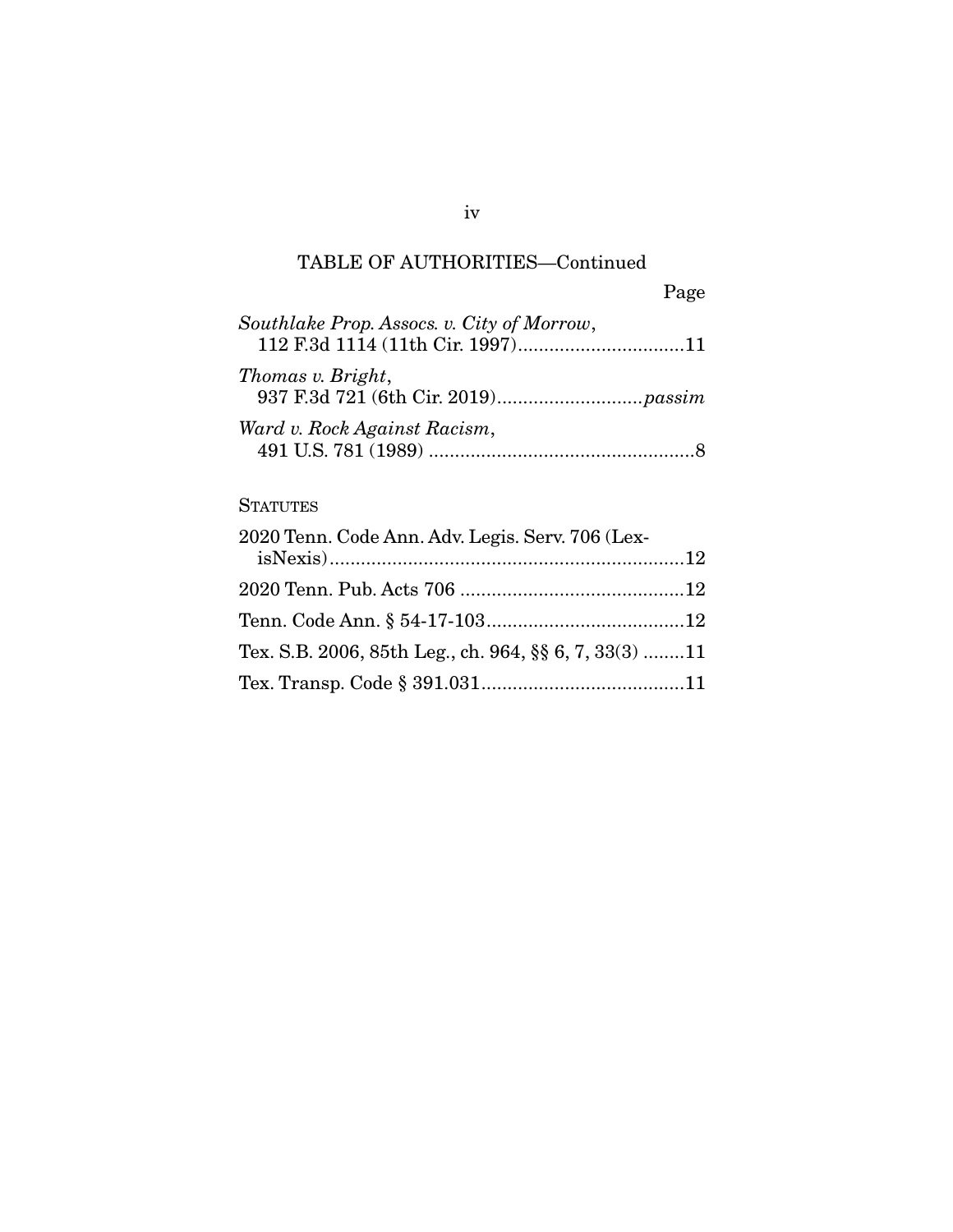#### **INTEREST OF** *AMICUS CURIAE*

The Institute for Free Speech is a nonpartisan, nonprofit organization dedicated to the protection of the First Amendment rights of speech, press, assembly, and petition. In addition to scholarly and educational work, the Institute represents individuals and civil society organizations in litigation securing their First ciety organizations in inequiries securing their First Amendment liberties.1

#### **SUMMARY OF ARGUMENT**

 $\overbrace{\hspace{2.5cm}}$   $\overbrace{\hspace{2.5cm}}$ 

"The vice of content-based legislation ... is not that it is always used for invidious, thought-control purposes, but that it lends itself to use for those purposes." *Reed v. Town of Gilbert*, 576 U.S. 155, 167 (2015) (internal quotation marks omitted). A content-based merely because it has a benign motive or involves other restrictions. Such factors may just make seeing the content regulation more difficult, only heightening  $\frac{1}{2}$  regulation  $\frac{1}{2}$  regulation  $\frac{1}{2}$ the danger of discrimination.

Austin raises various excuses to conceal its law's content dependence, but it nonetheless regulates speech content dependence, but it nonetheless regulates speech based on the content of a speaker's message. Indeed,

<sup>&</sup>lt;sup>1</sup> This brief is filed with the written consent of both parties.<br>No counsel for a party authored this brief in whole or part; no counsel or party contributed money intended to fund the preparacounsel or party contributed money intended to fund the prepara-tion or submission of this brief; and no person other than *amicus*  or its counsel contributed money intended to fund its preparation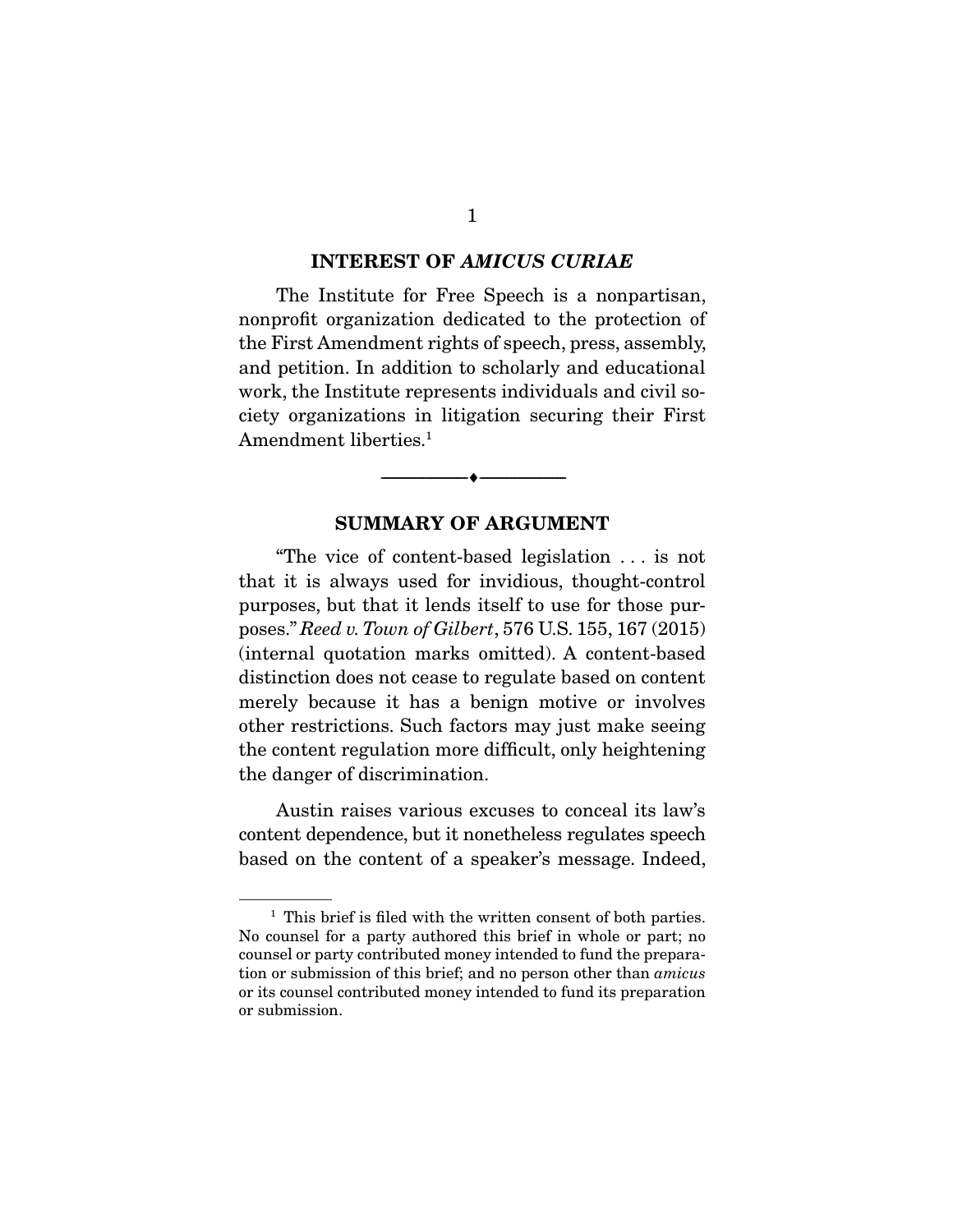Austin's excuses only highlight how dangerous its restrictions are in limiting all political and noncommercial speech, in giving officials discretion that conceals discrimination through layers of evaluation, and in allowing sleight of hand that obscures the law's content dependence. Furthermore, contrary to the City's claims, this case neither raises a circuit split nor un- $\alpha$  case  $\alpha$  case  $\alpha$  case  $\alpha$  case  $\alpha$  case  $\alpha$  case  $\alpha$  case  $\alpha$  case  $\alpha$  case  $\alpha$  case  $\alpha$  case  $\alpha$  case  $\alpha$  case  $\alpha$  case  $\alpha$  case  $\alpha$  case  $\alpha$  case  $\alpha$  case  $\alpha$  case  $\alpha$  case  $\alpha$  case  $\alpha$  case dermines the ability to regulate billboards.

#### **ARGUMENT**

 $\overbrace{\hspace{2.5cm}}$   $\overbrace{\hspace{2.5cm}}$ 

## **I. PETITIONER'S RESTRICTIONS ON OFF-PREMISES BILLBOARDS ARE CONTENT-BASED AND SUBJECT TO STRICT SCRU-TINY UNDER** *REED***.**

Far from sowing confusion and invalidating numerous statutes and ordinances, the Fifth Circuit's deeision below directly applied *Reed* and prior precedent. Because Austin's ordinance cannot be applied without and subject to strict scrutiny under *Reed*.

 In *Reed*, this Court held that laws must pass strict scrutiny when they discriminate based on content. *Id*. at 159. Some content-based distinctions are obvious, while others are more subtle, defining regulated speech by its function or purpose.  $Id$ . at 163-64. More-<br>over even if a law presents a content poutral fogode, it over, even if a law presents a content-neutral façade, it without reference to the content of the regulated speech." *Id.* at 164. In addition, a benign motive cannot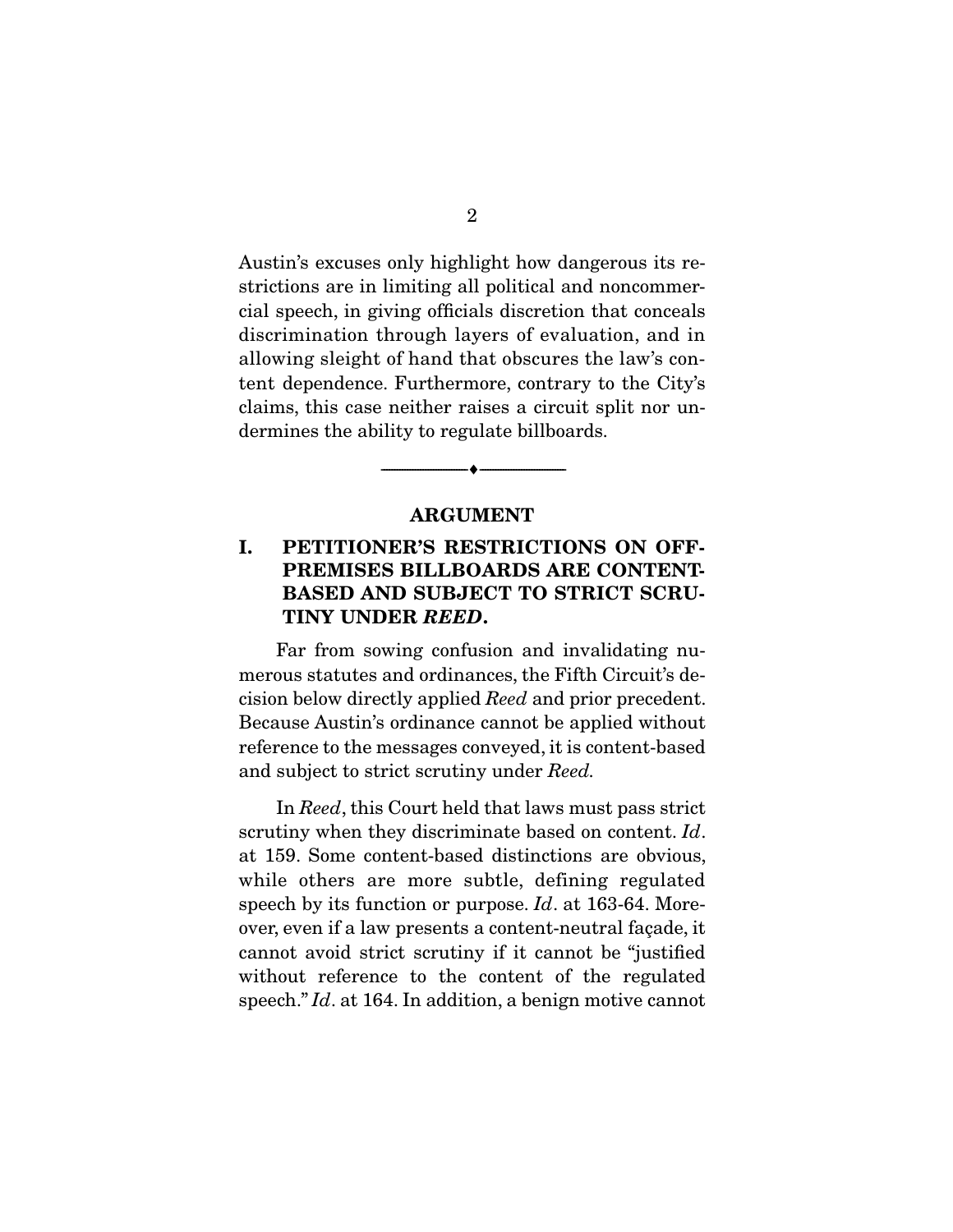save a content-based law. "Innocent motives do not eliminate the danger of censorship presented by a faeially content-based statute, as future government officials may one day wield such statutes to suppress disfavored speech." *Id*. at 167.

The Fifth Circuit correctly held that Austin's law<br>was content-based and subject to strict scrutiny. Austin regulates a sign depending on its content: on whether the sign advertises activities, goods, or services not located on the site. This requires that enforcement authorities examine the content of a sign's message, define the activity taking place at the site, and then decide whether the message matches the activity there. The law is thus content-based, both because it "defin[es] regulated speech [both] by particular subject matter, and  $\dots$  by its function or purpose." *Id.*  $\approx 163$ at 163.<br>...

## **A. The breadth of Austin's restriction is particularly pernicious to political speech.**

 "The argument that" Austin's law is content-neumark that '[t] he law, in its majestic equality, forbids the rich as well as the poor to sleep under bridges, to beg in the streets, and to steal bread.'" *Espinoza v. Mont.*<br>Dep't of Bevenue 140 S. Ct. 2246, 2274 (2020) (Alito J. *Dep't of Revenue*, 140 S. Ct. 2246, 2274 (2020) (Alito, J., concurring). While ostensibly neutral, the law is a de facto ban on political and ideological speech. facto ban on political and ideological speech.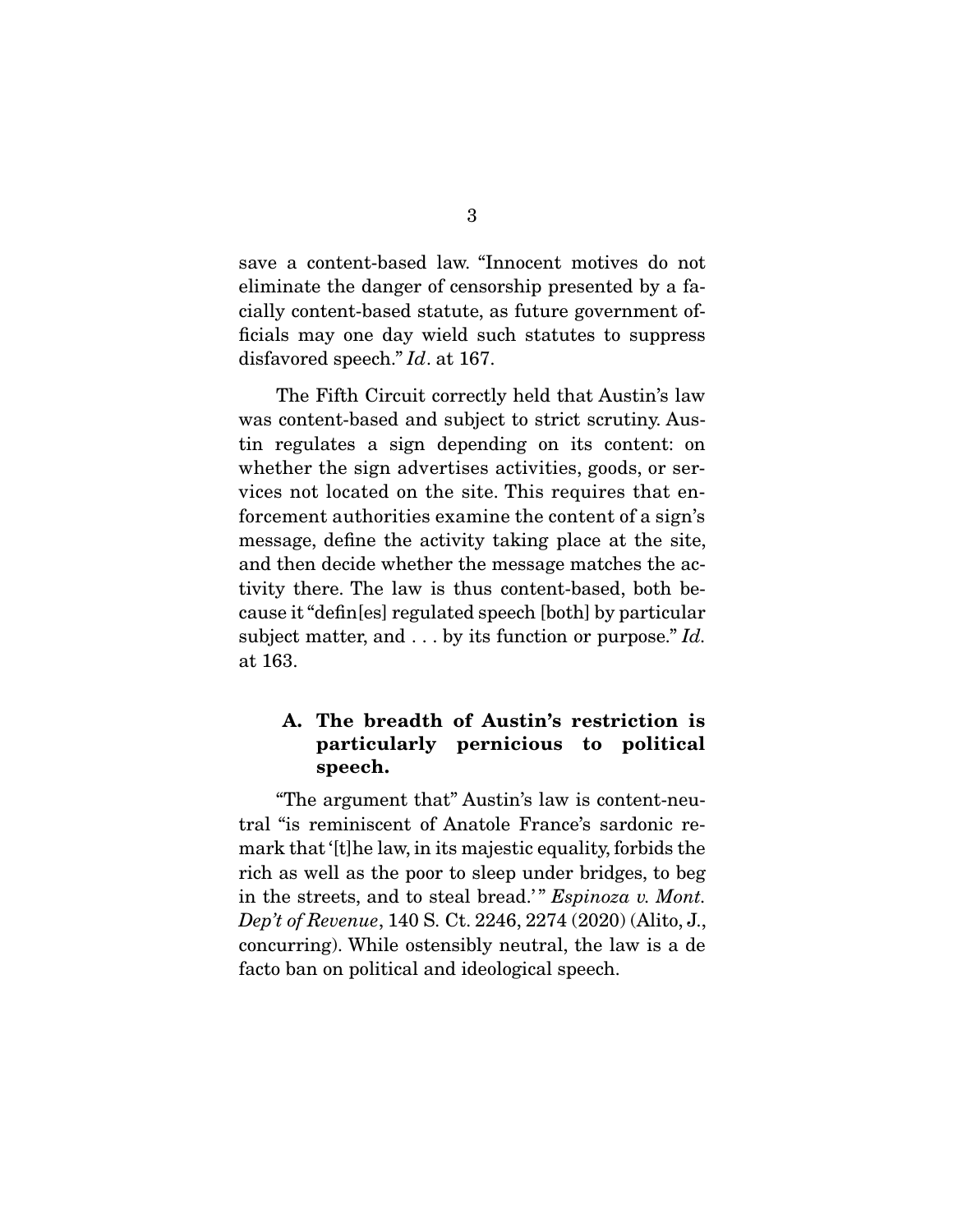Some facial distinctions are obvious, defining regulated speech by particular subject matter, and others are more subtle, defining regulated speech by its function or purpose, but both are subject to strict scrutiny. *Reed*, 576 U.S. at 163-64. While Petitioner's regulations  $\frac{d}{dt}$  are not state that  $\frac{d}{dt}$  which is their effect sages is  $p \mapsto \frac{1}{p}$  that is the is the is the is the is the is the is the is the is the is the is the is the is the is the is the is the is the is the is the is the is the is the is the is the is the is the is the is t

By limiting digitized billboards to "on-premises" messages, the City's ordinance effectively prohibits ideological or abstract messages that can never (or rarely) be said to be "on site." As the Fifth Circuit asked at oral argument, "[h]ow could one determine whether a digital billboard that said 'God Loves You' is onpremises or off-premises?" Pet. App. 17a. Similarly, the premises or on premises?" Peterper can semi-marge, the Sixth Circuit in *Thomas v. Bright* noted that the onpremises/off-premises distinctions invalidated in that from a puppy mill but prevent a neighbor from displaying a sign protesting puppy mills, or permit a crisis pregnancy center to protest abortion while preventing a neighbor from advocating for it. *Thomas v. Bright*,<br>937 F 3d 791 736 (6th Cir. 2019) 937 F.3d 721, 736 (6th Cir. 2019).

 "Billboards are a well-established medium of comkinds of messages." *Metromedia, Inc. v. City of San Di-*<br>
ego 453 US 490, 501 (1981) Potitioner's an promises *ego*, 453 U.S. 490, 501 (1981). Petitioner's on-premises/ and noncommercial speech from this important medium of communication. dium of communication.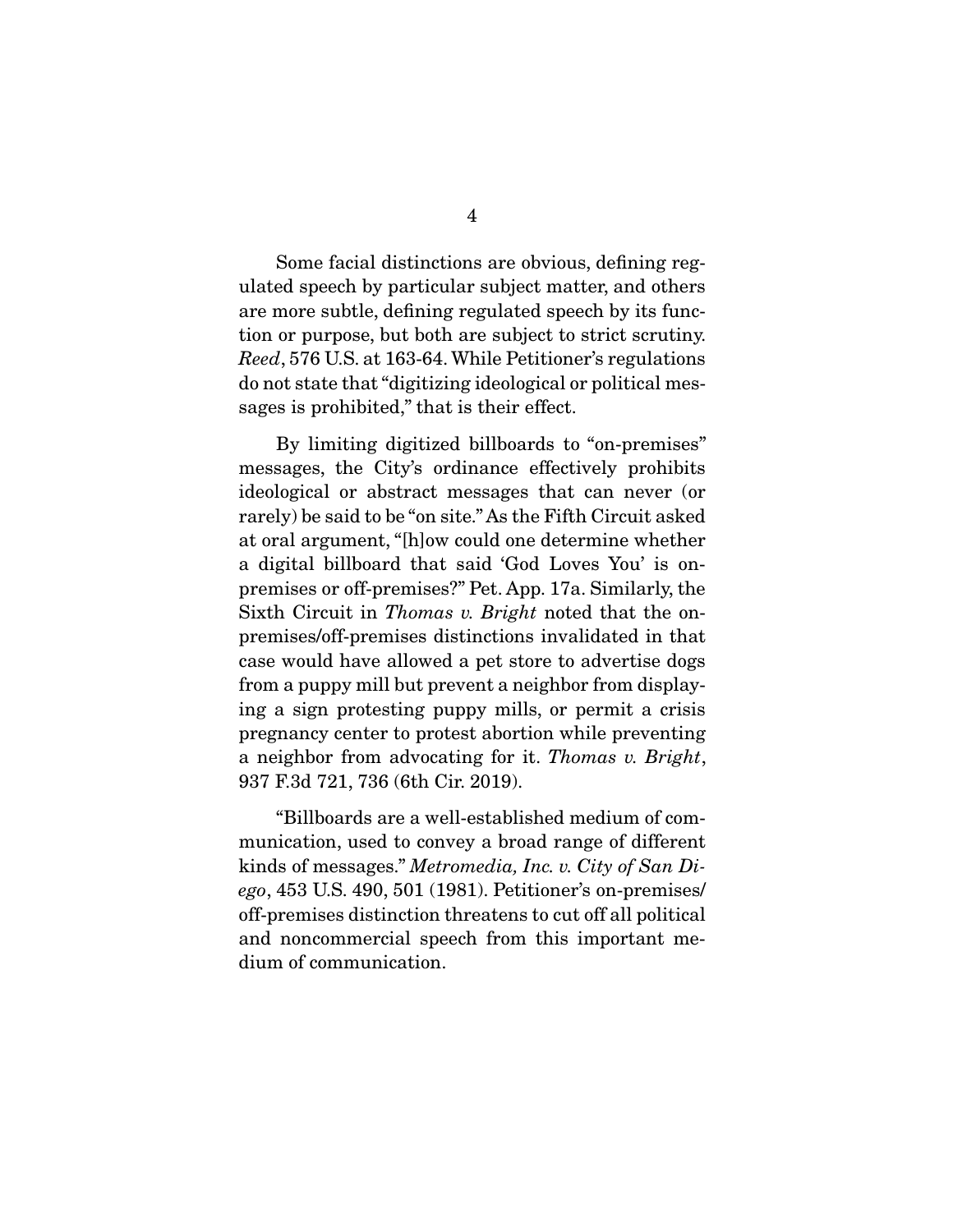### **B. The Fifth Circuit properly protects speakers from the discrimination encouraged when officials evaluate a message's content.**

The Fifth Circuit did not employ a "rigid and for-<br>mulaic" approach that treats a rule as content-based whenever officials must read the sign (Pet. Br. 24, 32), but instead followed this Court in protecting speakers. from the discrimination encouraged whenever officials must evaluate a message's content to decide if a law applies. *See McCullen v. Coakley*, 573 U.S. 464, 479 (2014) (holding that a law is "content-based if it retent of the message that is conveyed to determine whether' a violation has occurred"); *see also FCC v.*<br>Leggue of Women Voters, 468 U.S. 364, 383 (1084) (pot *League of Women Voters*, 468 U.S. 364, 383 (1984) (notamine the content of the message that is conveyed to determine whether" the law applied); *Pagan v. Fruchey*,<br>499 E 3d 766, 779 (6th Cir. 2007) (on bane) (regulation 492 F.3d 766, 779 (6th Cir. 2007) (en banc) (regulation termine its applicability is "inherently content-based");  $Thomas, 937$  F.3d at 729 (applying *McCullen*).

A discretionary, multilayered evaluation was necessary to apply Petitioner's regulations, not just a cursory look. Pet. App. 16a-18a. An official did not merely glance at a sign to verify size, font, or color requireglance at a sign to verify size, size, for color require-<br>and End Basism Cool, p. District of Columbia, 846 F.3d. *and End Racism Coal. v. District of Columbia*, 846 F.3d if there was a date on it. Rather, the official had to if there was a date on it. Rather, the official had to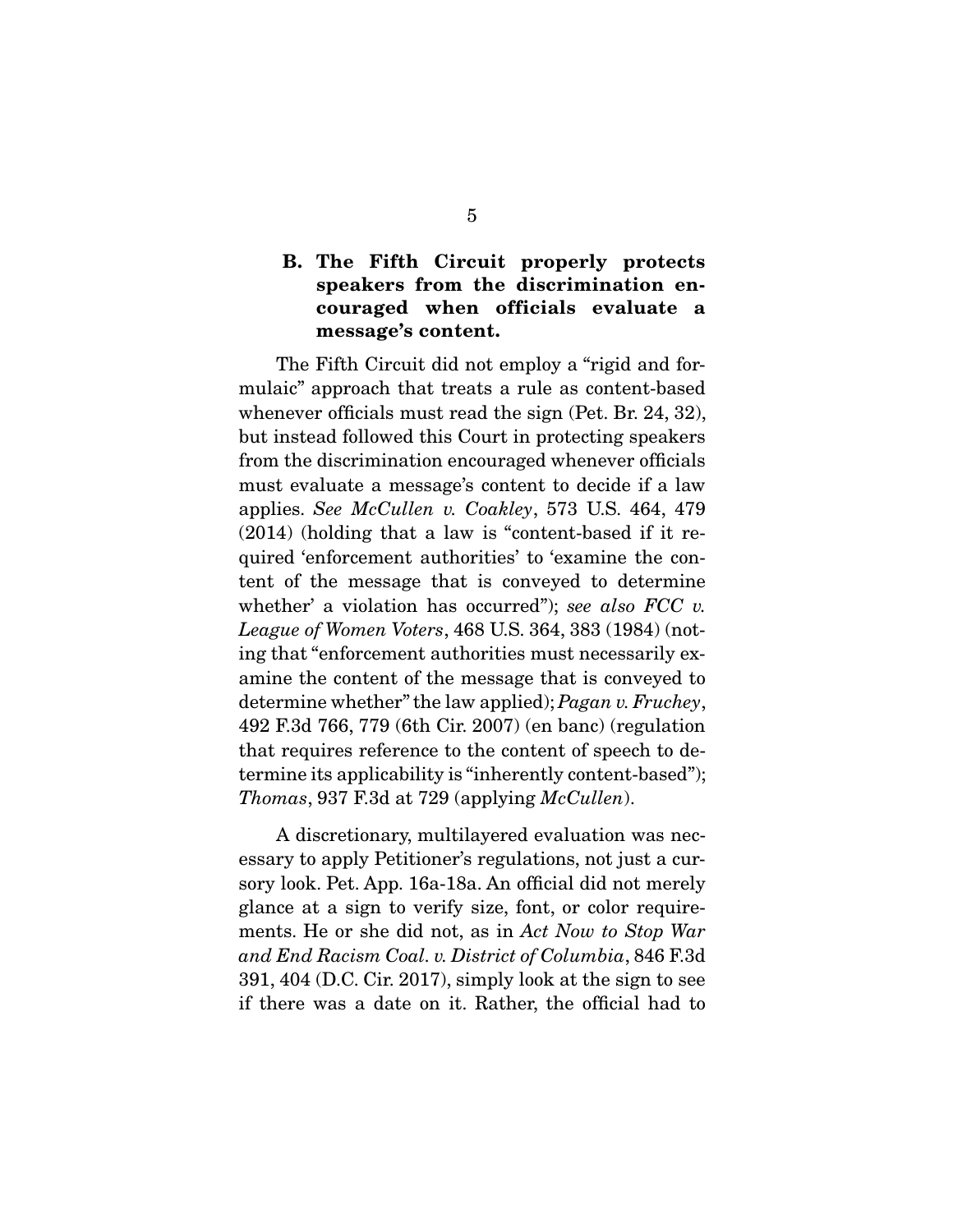"examine the content of the message that is conveyed *McCullen*, 573 U.S. at 479 (internal quotation marks emitted). omitted).

The application of Petitioner's regulations was not simple or mechanical. At oral argument counsel struggled to answer hypothetical questions posed by the panel, such as "[c] ould Sarah place a digital sign in her yard that said 'Vote for Kathy' if Kathy did not live at Sarah's house?" As the Fifth Circuit noted, "if prepared" counsel cannot quickly assess whether these signs are permitted  $\dots$  the inquiry is not a mere cursory one."  $\frac{1}{2}$  between  $\frac{1}{2}$   $\frac{1}{2}$  and  $\frac{1}{2}$  mere cursors on  $\frac{1}{2}$  and  $\frac{1}{2}$  mere cursos one.  $\frac{1}{2}$  and  $\frac{1}{2}$  mere cursos one.  $\frac{1}{2}$  and  $\frac{1}{2}$  mere cursos of  $\frac{1}{2}$  mere cursos of  $\frac{1}{2$ Pet. App. 17a.

And the "danger of censorship" against "disfavored<br>speech" and speakers inherent in such content-based examinations is not merely theoretical. *Reed*, 576 U.S. at 169. The record in *Thomas*, where the Institute for "The state trial court found 'substantial evidence of selective and vindictive enforcement against [Thomas],' including emails from TDOT employees working in concert with a competitor of Thomas's to 'defeat' him, and unsolicited emails sent from TDOT employees to advertisers on Thomas's other billboards suggesting that his billboards were illegal and that associating with Thomas would reflect 'negatively' on them." *Thomas*,<br>937 F 3d et 726 937 F.3d at 726.

The evidence of such discrimination will not always be readily available, however, concealed in the  $\frac{1}{2}$ layers of evaluation such laws allow. Thus, this and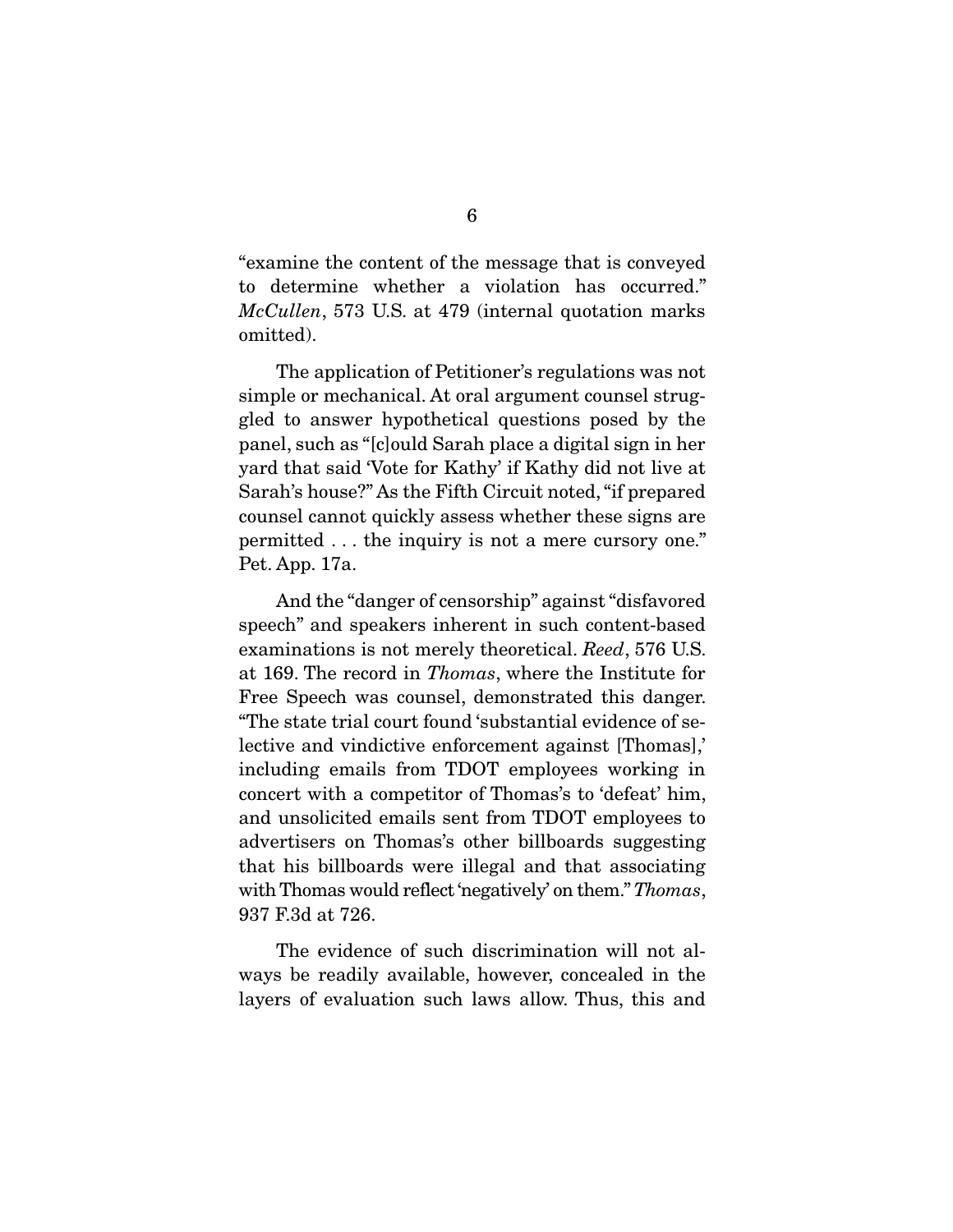other courts have drawn a bright line protecting against whether a law will regulate speech. To protect speakers from such discrimination, the Court should continue to affirm the line drawn in *McCullen* and applied below. below.

### **C. Adding benign restrictions to contentbased laws does not eliminate the danger of discrimination.**

This Court rejected the argument that a content-<br>based law could be saved by adding a benign justification. *See Reed*, 576 U.S. at 166. Austin attempts to save<br>title law by arguing that there is a location based comits law by arguing that there is a location-based comneutral requirements to a content-based law does not get rid of its content dependence. And added contentneutral requirements, like "[i]nnocent motives," do nothing to "eliminate the danger of censorship presented" by the content-based requirements. *Id*. at 167.

Thus, the fact that location also plays a role in<br>Austin's restriction on billboards does not save the law from its content-based requirements. Austin argues that its sign code restrictions should escape strict scrutiny because they are not "entirely" content-based. But in emphasizing the egregiousness of the law there, *Reed* did not hold that a law is unconstitutional only when it is based "entirely" on content. *Reed*, 576 U.S. at 164. On the contrary, this Court's precedent has established that laws must have nothing to do with  $\frac{1}{\sqrt{2}}$  tablished that laws must have not  $\frac{1}{\sqrt{2}}$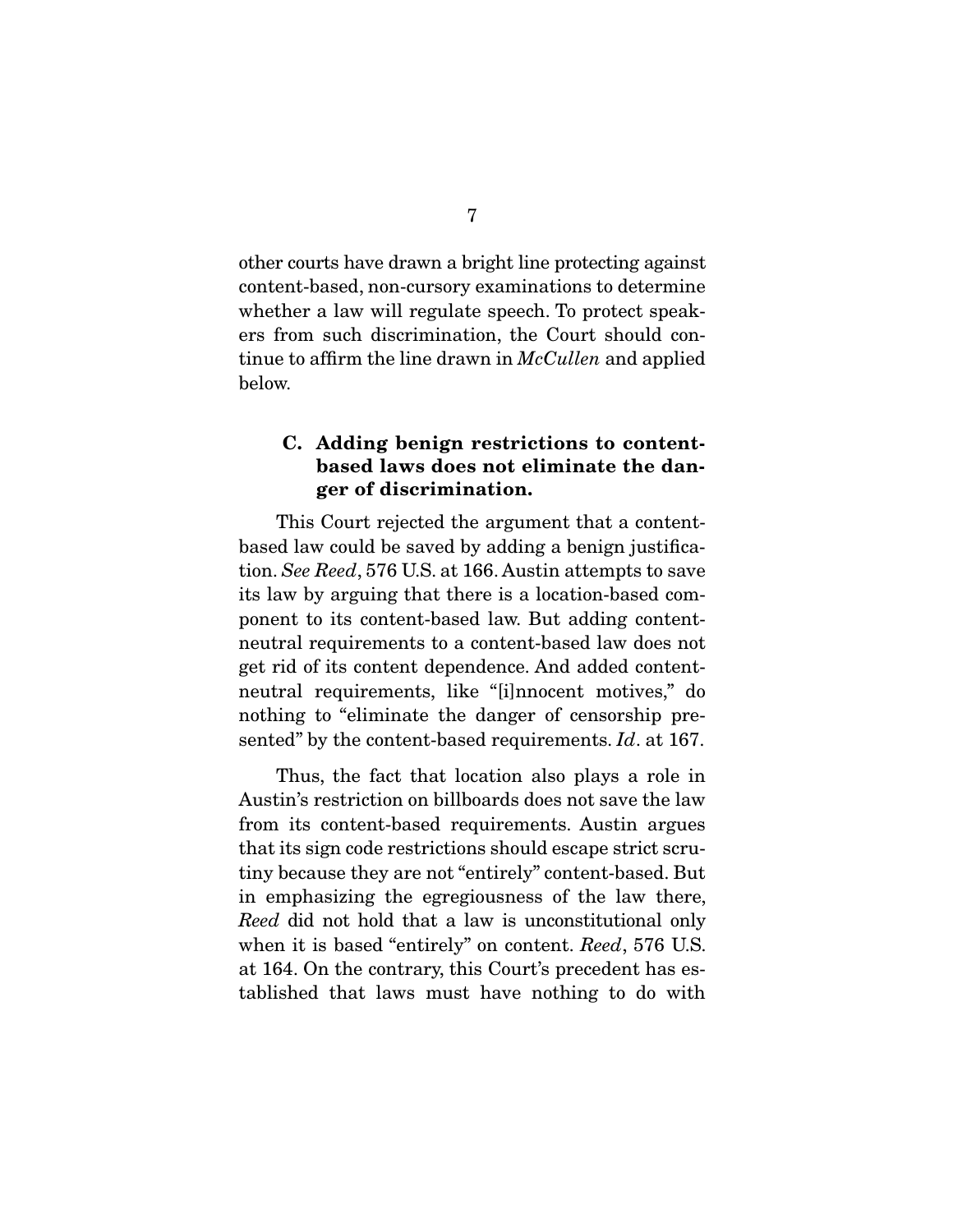content to escape strict scrutiny. *See*, *e.g.*, *Forsyth Cty. v. Nationalist Movement*, 505 U.S. 123, 134-35 (1992) (quoting *Ward v. Rock Against Racism*, 491 U.S. 781, 792 (1989)).

Indeed, Petitioner's interpretation—that a law is content-based only if it is "entirely" based on content flies in the face of *Reed* itself. This Court rejected a sim-<br>jlar argument, that a law coased to be based on content when it was "event-based." *Reed*, 576 U.S. at 170-71.<br>"The feet that a distinction is event based does not render it content neutral." *Id*. at 170.

As in *Thomas*, the on-premises exception employs both location and purpose. Whether the law "limits onpremises signs to only certain messages or limits certain messages from on-premises locations, the limitation depends on the content of the message." *Thomas*,  $\frac{1}{2}$ <br>027 F2d et 731 Further this Court has repeatedly 937 F.3d at 731. Further, this Court has repeatedly held that laws combining content-based and contentheutral factors are content-based. *See Police Dept. of*<br>Chieses u Mesley, 408 US, 92, 98 (1972) (low was sep *Chicago v. Mosley*, 408 U.S. 92, 98 (1972) (law was content-based where it proves it produced it produced it proves that the school); *Carey v. Brown*, 447 U.S. 455, 460 (1980) front of residence); *Boos v. Barry*, 485 U.S. 312, 319<br>(1988) (law centent based where it prehibited speech (1988) (law content-based where it prohibited speech  $\frac{1}{2}$   $\frac{1}{2}$   $\frac{1}{2}$   $\frac{1}{2}$   $\frac{1}{2}$   $\frac{1}{2}$   $\frac{1}{2}$   $\frac{1}{2}$   $\frac{1}{2}$   $\frac{1}{2}$   $\frac{1}{2}$   $\frac{1}{2}$   $\frac{1}{2}$   $\frac{1}{2}$   $\frac{1}{2}$   $\frac{1}{2}$   $\frac{1}{2}$   $\frac{1}{2}$   $\frac{1}{2}$   $\frac{1}{2}$   $\frac{1}{2}$   $\frac{1}{2}$  country's embassy).

The Court should maintain this bright line, that the government cannot escape strict scrutiny by in- $\frac{1}{2}$  the government cannot excreme strict strict scruting strict scruting strict scruting strict scruting strict scruting strict scruting strict scruting scruting strict scruting scruting scruting scruting scruting s serting additional, content-neutral requirements into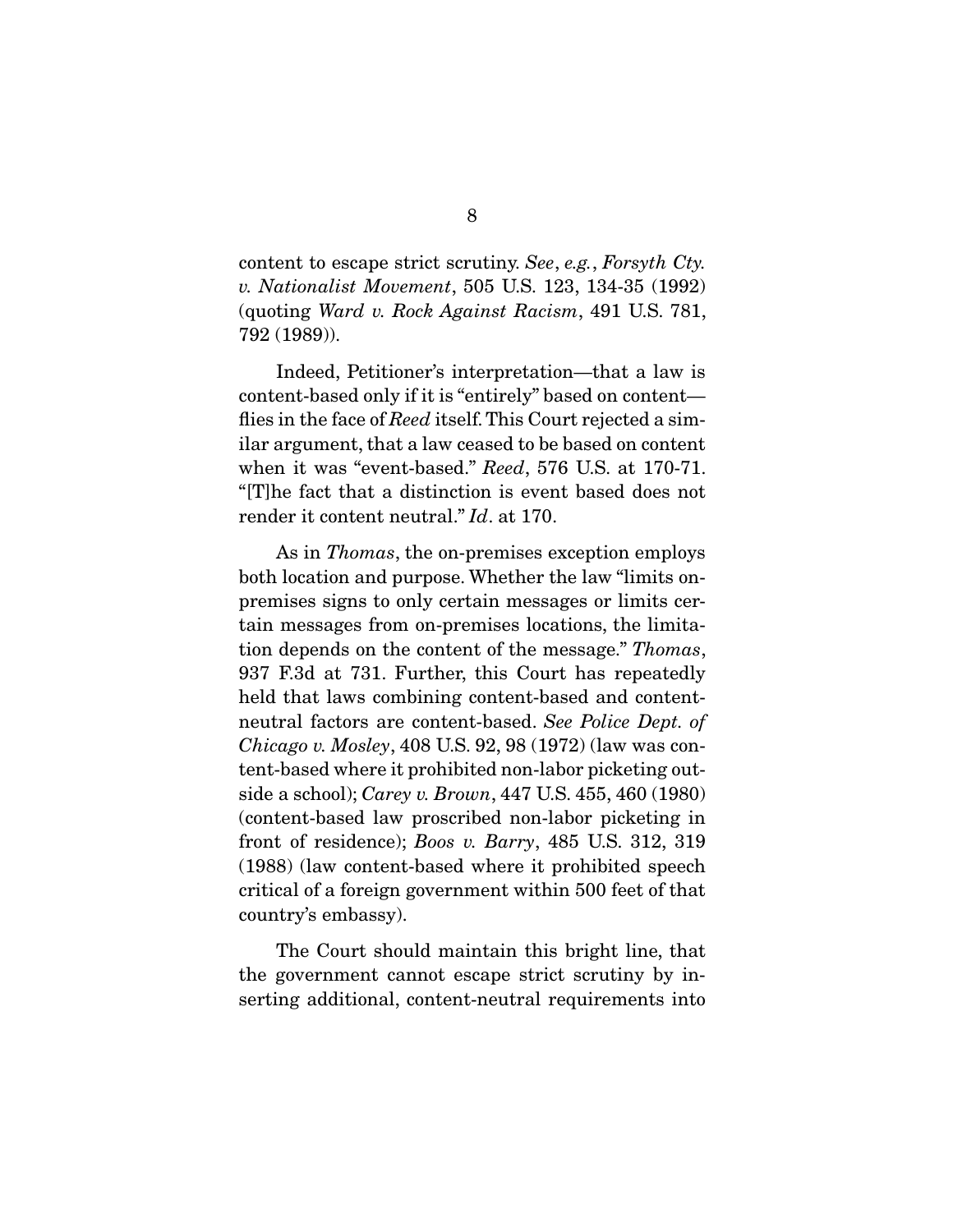a content-based law. Such an exception would swallow against the dangers of censorship in content-based against the dangers of censorship in content-based laws.

## **II. WHILE** *REED* **MAY RAISE QUESTIONS ABOUT THE PROPER LEVEL OF SCRU-TINY FOR COMMERCIAL SPEECH, THIS CASE DOES NOT PRESENT THEM.**

Whatever the merits of applying an intermediate standard of scrutiny to commercial speech, that issue is not before the Court here. The City of Austin concedes, as it must, that the ordinance in this case applied to both commercial and noncommercial speech and that Respondents engaged in noncommercial speech, although Austin attempts to cabin it as "occasional." Pet. Br. 49-50. Thus the regulations at issue here applied in theory and fact to both noncommercial. and commercial messages, and *Reed* must therefore be applied to adequately protect the noncommercial speech the City of Austin restricts.  $s_p$  the City of Austin restricts.

Given that the Fifth Circuit had no choice but to apply *Reed* to the restrictions on noncommercial whether *Central Hudson* analysis still applies after<br>Read Bet. App. 21a 25a: see also *Central Hudson Gas*. *Reed*. Pet. App. 21a-25a; *see also Central Hudson Gas & Elec. Corp. v. Pub. Serv. Comm'n*, 447 U.S. 557 (1980). the question of whether *Reed* subsumed *Central Hud-*<br>
and That question is best left to a gase that squarely *son*. That question is best left to a case that squarely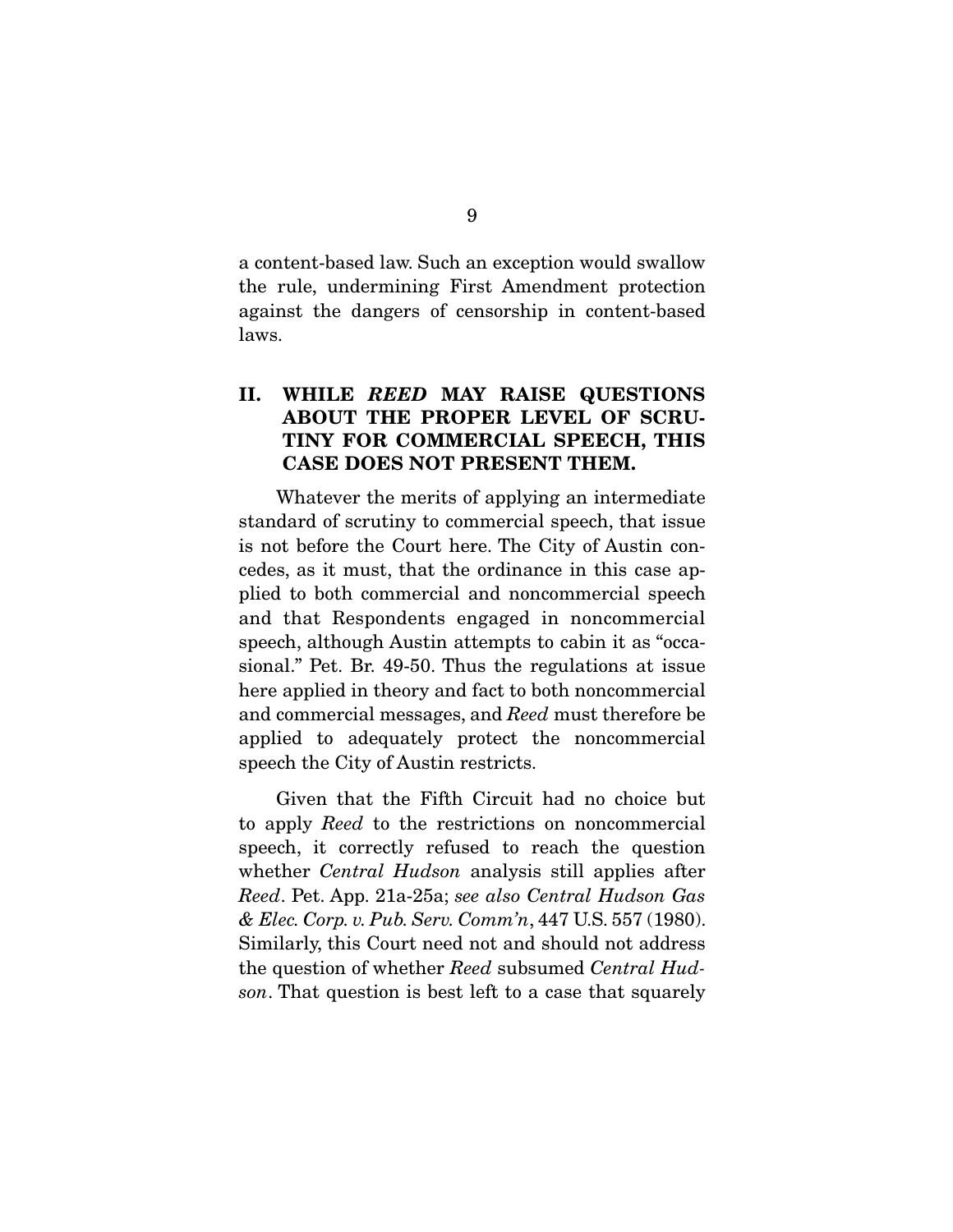addresses commercial speech. *See Rice v. Sioux City Mem'l Park Cemetery, Inc.*, 349 U.S. 70, 77 (1955) ("in the absence of compelling reason, we should not risk inconclusive and divisive disposition of a case when time may further illumine or completely outmode the  $t_{\text{refusion}}$  in diampto<sup>n</sup>)  $\sum_{i=1}^{n}$ 

## **III. UPHOLDING** *REED* **DOES NOT WREAK HAVOC ON THE ABILITY TO CONTROL BILLBOARDS.**

The City of Austin and supporting *amici* assert that correct application of *Reed* is a problem because it declared unconstitutional. That argument fails, both in principle and in fact.  $\mathbf{p}$  in fact, in fact, in fact, in fact, in fact, in fact, in fact, in fact, in fact, in fact, in fact, in fact, in  $\mathbf{p}$ 

That a law, even that many laws, might be de-<br>clared unconstitutional does not justify the government in violating speakers' First Amendment rights or this Court's precedent. If faithful application of *Reed*<br>and *Metropolic* requires that state and less govern and *Metromedia* requires that state and local governments revise their laws, that indicates that state and local governments failed in their independent duty to support and defend the Constitution. support and defend the Constitution.

 Furthermore, even before *Reed*, the First, Ninth, ments to find ways to regulate billboards without violating the right to display noncommercial messages. lating the right to display noncommercial messages. *See Outdoor Media Grp., Inc. v. City of Beaumont*,  $\frac{1}{2}$  for  $\frac{1}{2}$   $\frac{1}{2}$   $\frac{1}{2}$   $\frac{1}{2}$   $\frac{1}{2}$   $\frac{1}{2}$   $\frac{1}{2}$   $\frac{1}{2}$   $\frac{1}{2}$   $\frac{1}{2}$   $\frac{1}{2}$   $\frac{1}{2}$   $\frac{1}{2}$   $\frac{1}{2}$   $\frac{1}{2}$   $\frac{1}{2}$   $\frac{1}{2}$   $\frac{1}{2}$   $\frac{1}{2}$   $\frac{1}{2}$   $\frac{1}{2$ ited noncommercial messages "not related to the site"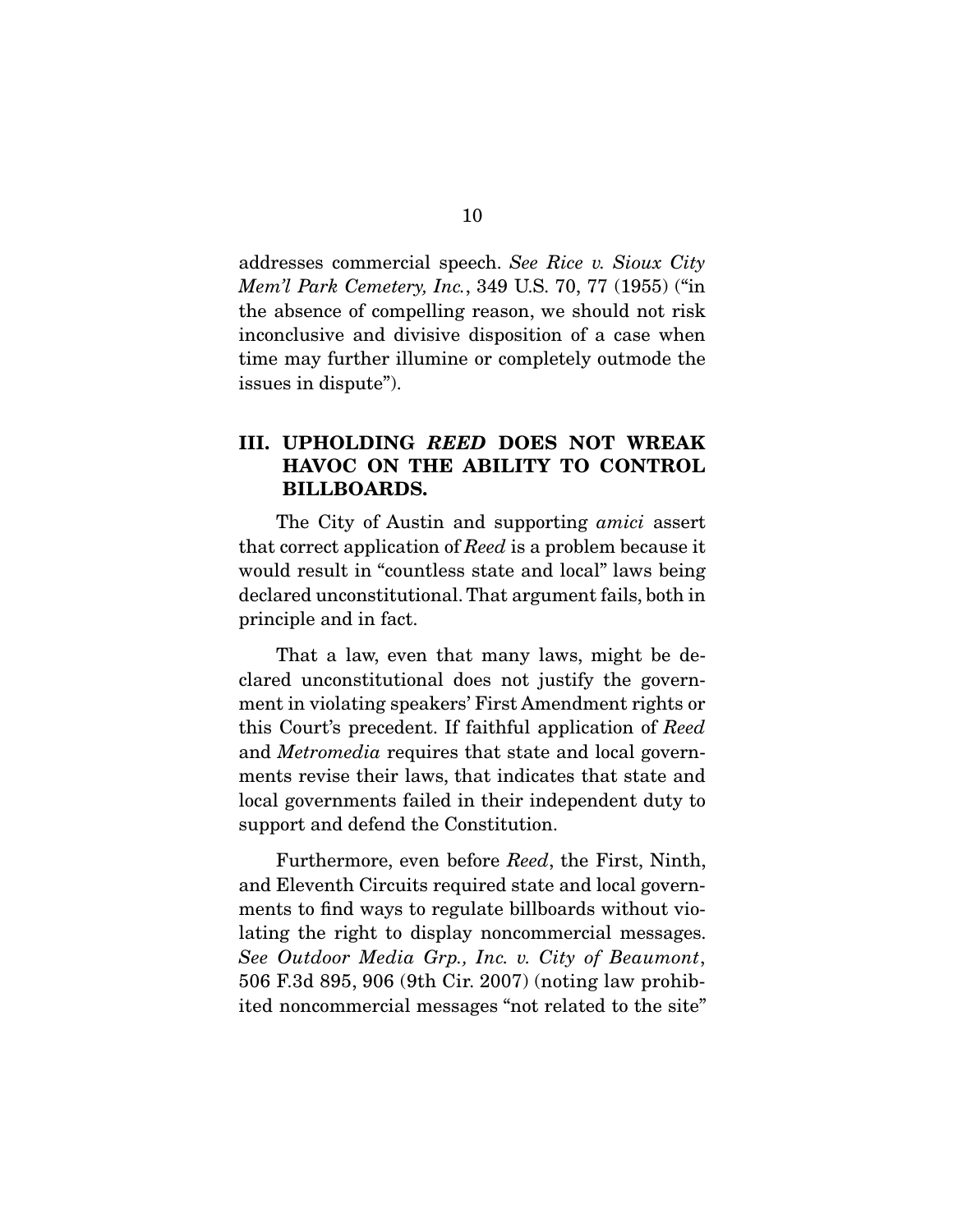(citing *Desert Outdoor Adv., Inc. v. City of Moreno Valley*, 103 F.3d 814, 820 (9th Cir. 1996))); *Coral Springs St. Sys. v. City of Sunrise*, 371 F.3d 1320, 1343-44 (11th itism because noncommercial speech inherently onsite, while applying *Southlake Prop. Assocs. v. City of Mor-*<br>reg. 119 E 3d 1114, 1117 19 (11th Cir. 1997)); Ackerley *row*, 112 F.3d 1114, 1117-19 (11th Cir. 1997)); *Ackerley Commc'ns of Mass., Inc. v. Somerville*, 878 F.2d 513, once a commercial sign is allowed).  $\overline{a}$ 

Those circuits cover a significant portion of the country's land and population. And, as with the state of Tennessee in *Thomas*, the City of Austin has failed<br>to show that uncentrellable blight or traffic deaths to show that uncontrollable blight or traffic deaths have resulted from the protections for noncommercial speech in the First, Ninth, and Eleventh Circuits.

Furthermore, state and local jurisdictions have<br>found ways to protect First Amendment rights while still controlling billboards. Oregon changed its law in response to an adverse court ruling that the "onpremises/off-premises distinction  $\dots$  is, on its face, an impermissible restriction on the content of speech." impermissible restriction on the content of speech." *Outdoor Media Dimensions, Inc. v. Dep't of Transp.*, 132 P.3d 5, 18 (Or. 2006). In response to *Auspro Enters., LP v. Tex. DOT*, 506 S.W.3d 688, 700 (Tex. App. 2016), the Texas legislature complied with *Reed* by regulating commercial rather than off-premises signs. *See* Leg., ch. 964,  $\S$  $6, 7, 33(3)$ , effective June 15, 2017,  $\text{https://bit-1v/3}~\text{EPTDIW}$  $\mathbf{h}_1$  and  $\mathbf{v}_2$  is  $\mathbf{v}_1$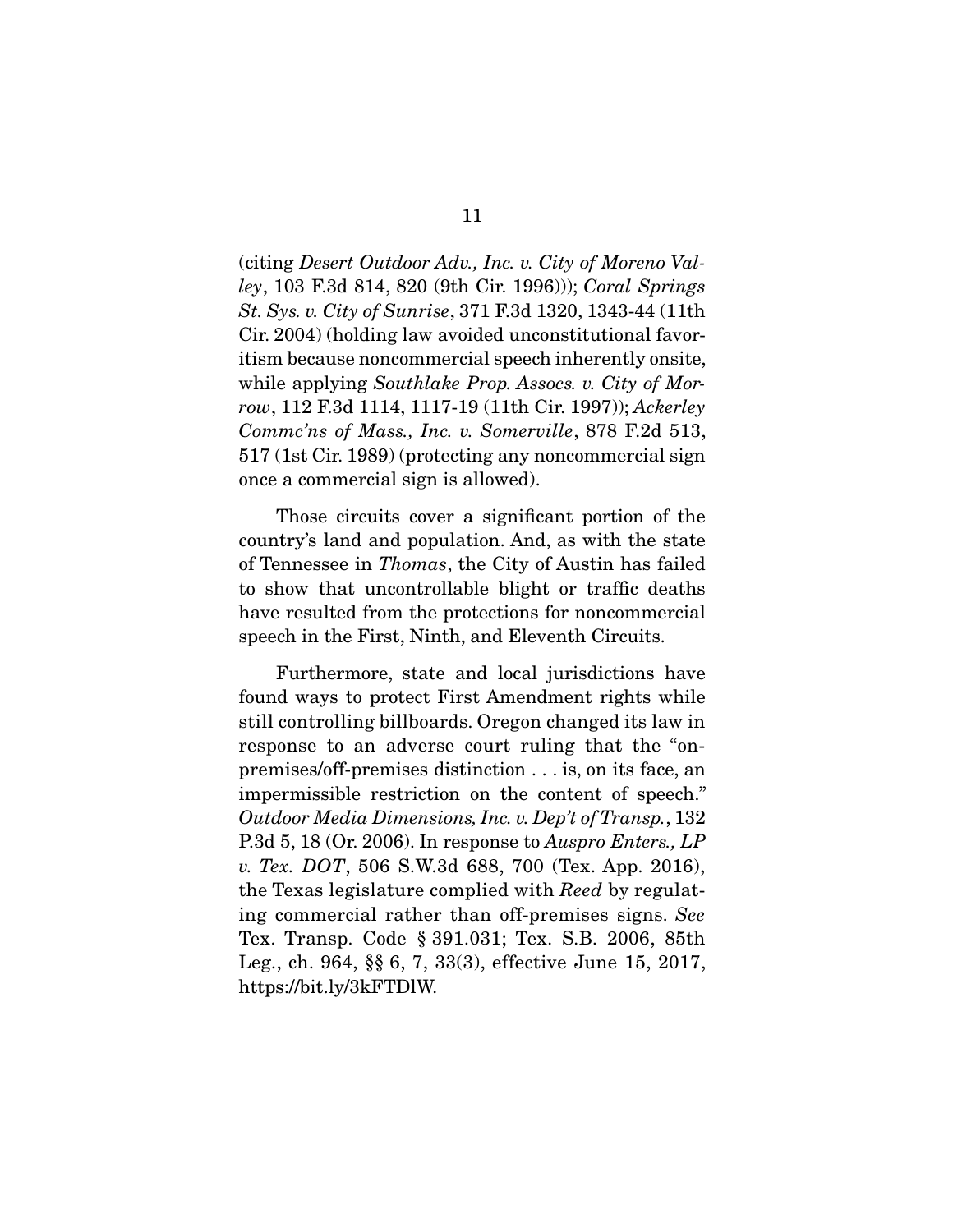And before *Reed*, from New York to Arizona and in between, communities recognized from *Metromedia*  fully protected noncommercial speech. *See*, *e.g.*, *Contest*<br>Promotions *LLC*<sub>n</sub>, *City & Cty of S E*<sub>,</sub> 867 E3d 1171 *Promotions, LLC v. City & Cty. of S.F.*, 867 F.3d 1171, 1177 (9th Cir. 2017), *amended by and reh'g denied*, 874 noncommercial signs); *Advantage Media, L.L.C. v. City* of Edga Prairie 456 F 3d 703, 803 (8th Cir. 2006) (law *of Eden Prairie*, 456 F.3d 793, 803 (8th Cir. 2006) (law exempted "all noncommercial expression"); *Nat'l Advert. Co. v. Denver*, 912 F.2d 405, 408 (10th Cir. 1990) (Denver law permitted all noncommercial speech); *Major Media of Se., Inc. v. Raleigh*, 792 F.2d 1269, 1272  $\frac{d}{dx}$  Circuit Constitutional challenge); *Infinity Outdoor Inc. v. City of New*  $\frac{d}{dx}$  F Supp. 2d 403, 422 (F D N V, 2001) (New *York*, 165 F. Supp. 2d 403, 422 (E.D.N.Y. 2001) (New York City law allowing all noncommercial signs wherever commercial signs allowed).

Indeed, after arguing that it would be unable to regulate billboards without an on-premise/off-premise distinction, the State of Tennessee did just that after the Sixth Circuit's decision in *Thomas*. The state passed the Outdoor Advertising Control Act of 2020. passed the Outdoor Advertising Control Act of 2020, that exempted signs for which no compensation is rethe ceived and that are located within 50 feet of the facilities that own or operate the signs. *See* Tenn. Code Ann.<br>8.54.17.103: 2020. Tonn. Pub. Acts. 706: 2020. Tonn.  $\frac{1}{\pi}$ Code Ann. Adv. Legis. Serv. 706 (LexisNexis).